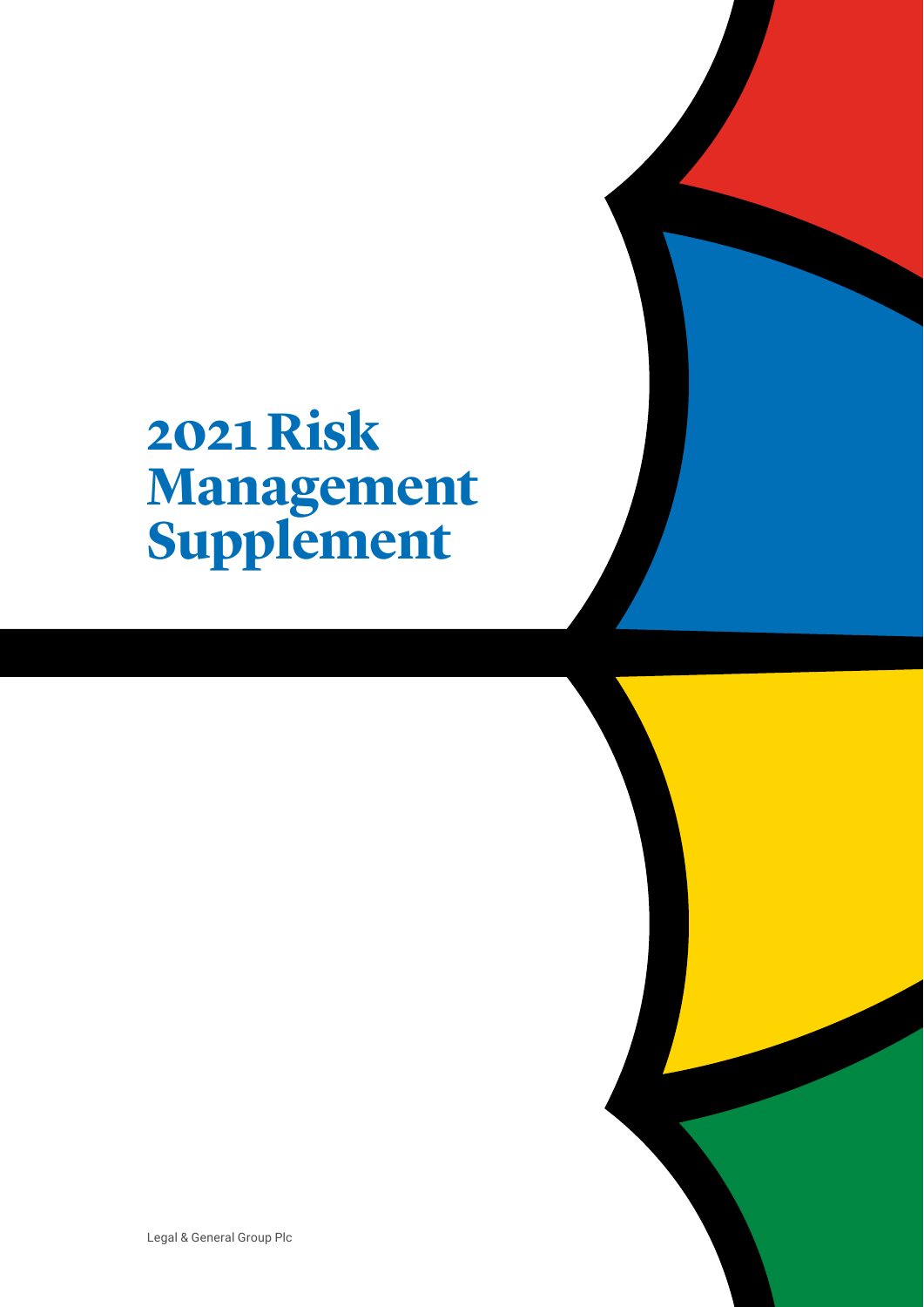Within this supplement we set out descriptions of the risks we face, further information on how our risk management framework operates and a narrative description of our appetite in relation to our main risk areas.

### **Our risk landscape**

The risks that are inherent in our business arising from:

- the products we write
- the investments we hold to meet our obligations
- the business environment in which we operate.

**Risk appetite** 

Our quantitative and qualitative expressions for the types of risk to which we are prepared to be exposed.

Alongside the minimum capital requirements that we wish to maintain and the degree of volatility of earnings we wish to avoid, we set a range of tolerances and limits for our material risk exposure.

### **Risk management framework**

Our formal framework for monitoring our risk landscape and ensuring that we are only exposed to those residual risks for which we have an appetite.

Our framework seeks to reinforce the parameters of acceptable risk taking, allowing business managers to make decisions that are consistent with our risk appetite.

> $\alpha$ In focusing beyond pure financial measures of risk, our businesses can fulfil their social purpose."

Chris Knight Group Chief Risk Officer



**Annual Report:**  group.legalandgeneral.com/ annualreportsummary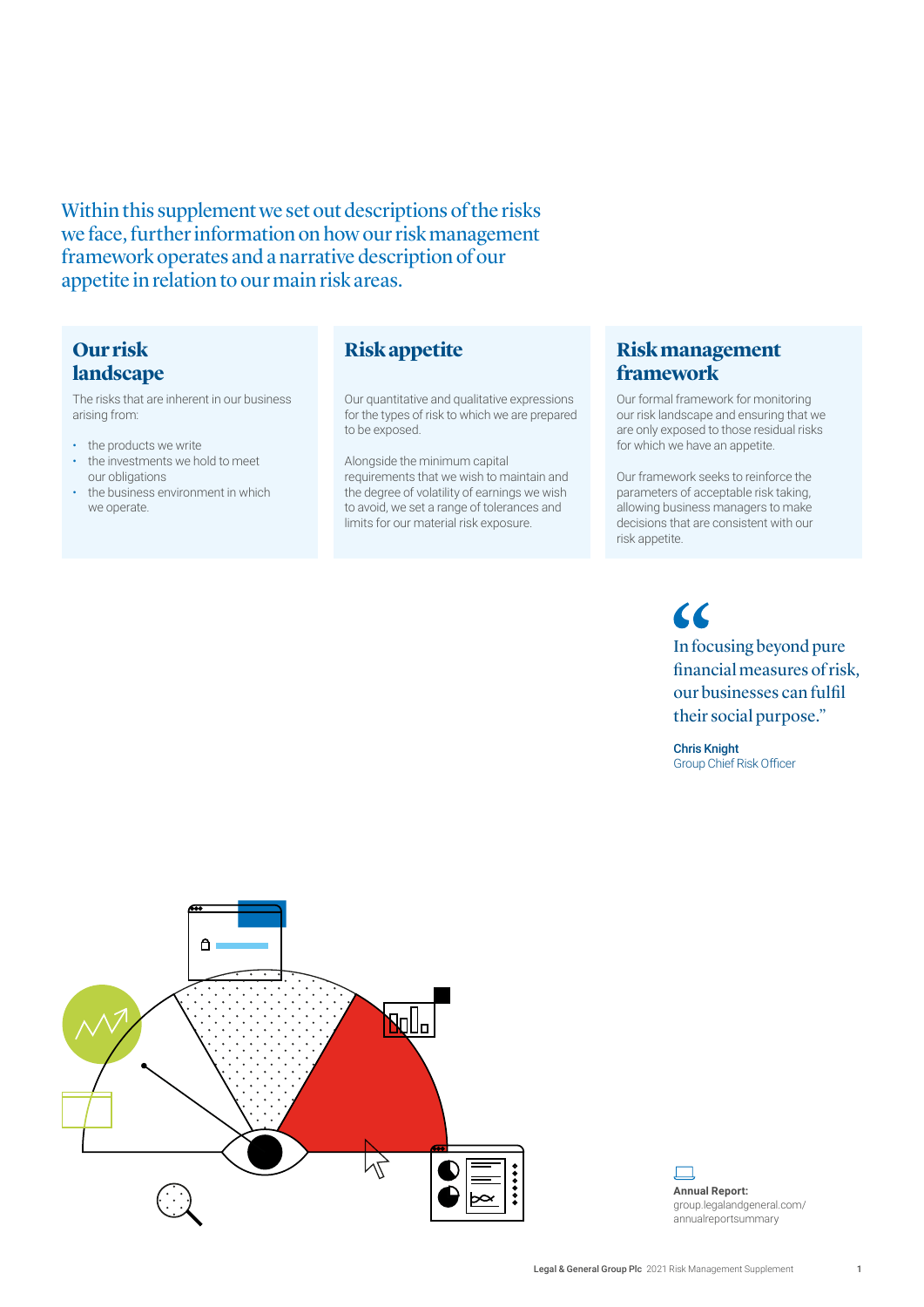## **Our risk landscape**

The products that we write, the investments that we hold to meet our obligations and the environment in which we operate give rise to a broad range of risks.

### **1. The products we write Insurance risk**

### Longevity, mortality and morbidity

The pricing of long-term life insurance business requires assumptions to be made for future trends in the life expectancy and general health of those that we insure; with the risk that actual experience may diverge from our assumptions, requiring an increase in reserves and reducing profits.

### Life catastrophe

We also make assumptions about the likelihood of catastrophic events that could cause a widespread loss of life or disability within the pool of the lives that we insure; with the risk that future events could be more extreme than those that we have assessed in determining our reserves.

### Persistency (lapse)

We are exposed to the risk that product acquisition and set up costs may not be recovered if policies lapse earlier than we anticipated within our pricing assumptions.

### Product expenses

Our product pricing must also take account of the future costs of product servicing, with deviations in actual costs presenting the risk of reduced product profitability.

### **2. The investments we hold Market risks**

### Investment performance

We invest in a range of investment assets including equities, bonds and property to meet the obligations from the long-term life insurance business that we write; however, there is a risk that the income and value of these investment assets may under-perform relative to required targets.

### Interest rates and inflation

Interest rates and inflation can impact the value of the investment assets we hold to meet our obligations, as well as the value of the obligations themselves, impacting profitability.

### **Currency**

Fluctuations in exchange rates can vary both the value and income from investment assets denominated in foreign currencies, as well as the sterling profits and value of our overseas businesses.

### Property

We are exposed to fluctuations in property prices through our investments in residential and commercial property development. Additionally, lifetime mortgages include a no-negative equity guarantee, which transfers to Legal & General an exposure to loss should house price inflation fall below expectations.

#### **Credit risks** Bond default

We hold a significant portfolio of corporate bonds to back our pension risk transfer and annuities business. The portfolio is diversified across a range of sectors and geographies, but inherently is exposed to the risk of default, that may result in financial loss.

### Property direct lending

We also hold property lending and sale and leaseback investments and are inherently exposed to the risk of default by a borrower or tenant, although we seek to protect our interests by taking security over underlying property.

### Banks and the issuers of financial instruments

Banking and money market counterparties, the issuers of financial instruments and the providers of settlement and custody services may default on their obligations to us, resulting in financial loss.

### Reinsurance counterparties

Although not directly an investment risk, in using reinsurance in our annuity and protection businesses, we are also exposed to the risk that a reinsurer may default, impacting the payment of claims to us and other obligations, and requiring us to either seek alternative reinsurance arrangements, potentially on less advantageous terms, or bear the reinsured risks directly.

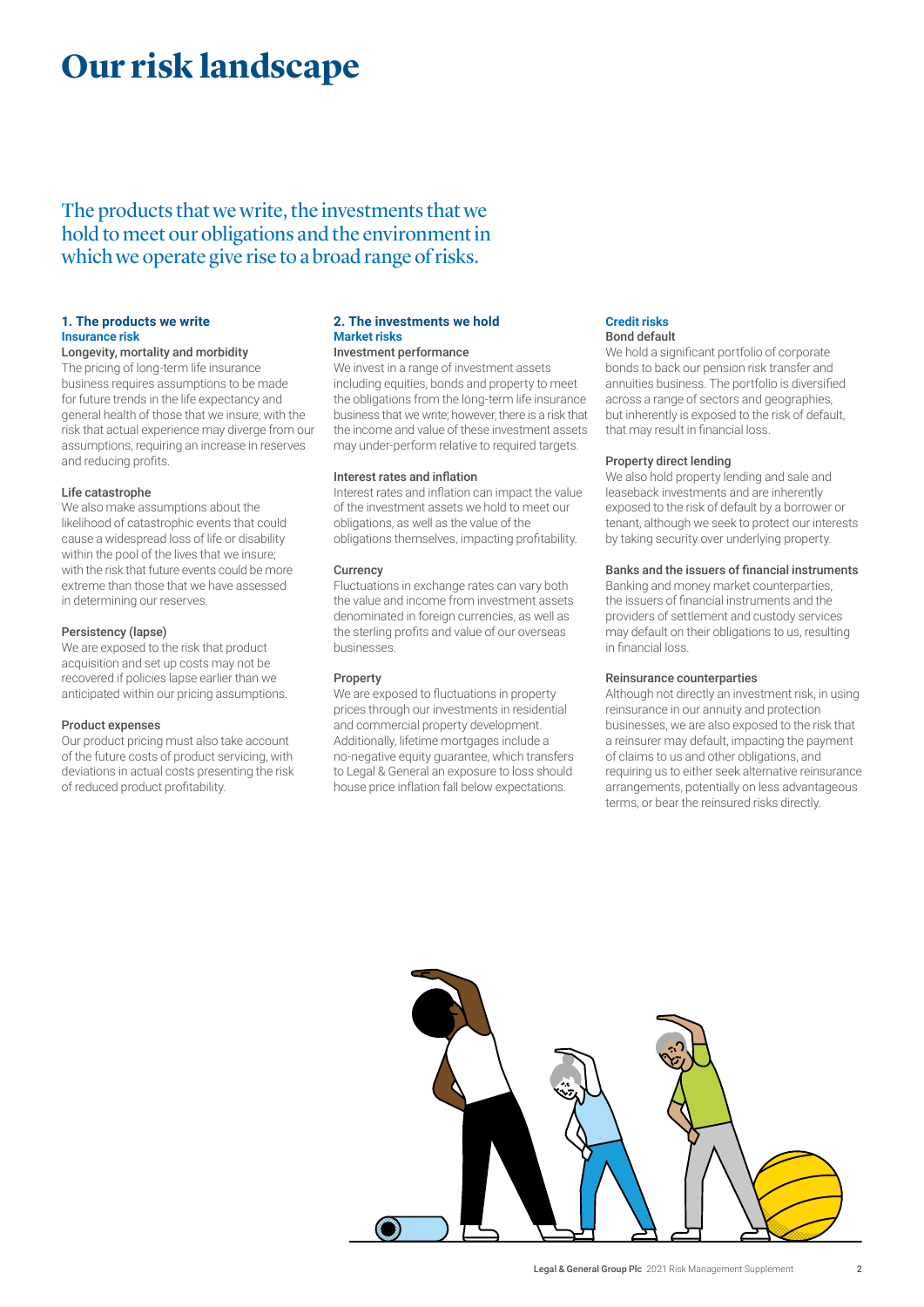## **Our risk landscape**  continued

### **3. The environment we operate in Operational risk**

People, process, systems and external events Our business processes can be complex, with significant reliance placed upon a combination of IT systems and manual processes.

We also rely upon the knowledge and expert judgement of our people. Weakness or failure in our systems and processes, the loss of key personnel, or errors and omissions, could result in financial loss or adversely affect our customers and reputation.

Where we directly engage in housebuilding and commercial property development activities, or act as the operator of retirement villages and affordable homes, we may also be exposed to construction risk, including health and safety, project delivery and other liability risks.

### Regulation and legislation

The markets in which we operate are highly regulated. Changes in regulation or legislation can require changes to our products or business processes. A breach of legislative or regulatory requirements may expose us to financial penalties, remediation costs and damage to our reputation.

### **Liquidity risk** Contingent events

Low probability and typically extreme events that, if not adequately planned for, may result in unanticipated requirements for liquidity.

### Collateral

Failure to hold sufficient cash or suitable liquid assets to meet collateral requirements for financial instruments may result in unplanned disposals of assets at excessive cost.

### Investment liquidity

Exposure to liquidity risk may also arise if the profile of investment assets held to meet obligations to policyholders is not aligned with the maturity profile of policies, or the profile does not adequately take account of the rights of policyholders to exercise options or guarantees. We manage the risk by ensuring that an appropriate proportion of our funds are held in cash or other readily realisable assets to meet maturities and anticipated early withdrawals as they fall due.

There are potentially material correlations between all the above risks, with a single event leading to losses on multiple risk types. These correlations are difficult to estimate though they would tend to be more acute as the underlying risk scenarios become more extreme.



An assessment of the principal risks and uncertainties that may impact our business strategy, earnings or profitability is set out on pages 52 to 59 of the 2021 Annual Report and Accounts legalandgeneral.com/annualreportsummary. Notes 7 and 15 to 17 to the financial statements further describe how the above risks relate to our businesses and the control techniques that we apply to manage them.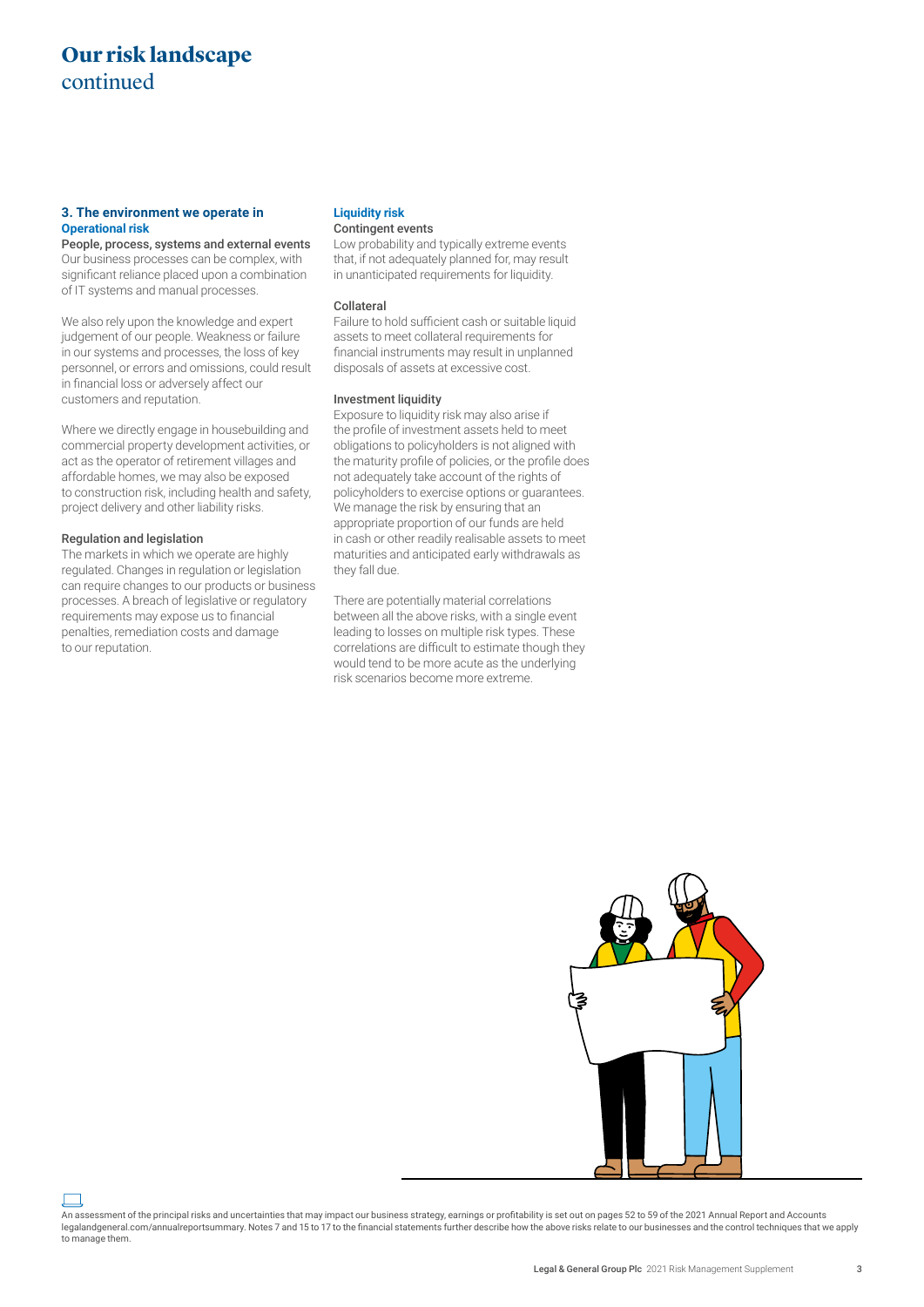## **Risk appetite**

## Our risk appetite sets the ranges and limits of acceptable risk taking.

### **Market risk**

We have an annetite for market risk within our pensions risk transfer and annuities businesses, and our shareholder funds, where we are rewarded for taking exposure to the risk. In particular, we have an appetite for selected risks associated with equity, bond and property investments as the asset class may provide higher investment returns relative to the risk-free rate over the medium term and enable the optimisation of risk-adjusted returns.

We have limited tolerance, however, for significant losses or volatility from these market risks and so we seek to set clear investment risk limits which must be adhered to by group businesses. We also have limited tolerance for significant mismatches in interest rates where asset cashflows are expected to cover liability cashflows over a long time horizon, and risks arising from fluctuations in inflation. Where hedging instruments exist, we seek to remove both these risks. Similarly, we have a limited tolerance for developed country currency risk relative to the base currency of our investment assets and will selectively hedge these currency risks.

### **Credit risk**

We have an appetite for selected credit risk to the extent that accepting this risk enables us to optimise policyholder and group risk-adjusted returns. In particular, default risk is an inherent factor in bond investments. However, we have limited tolerance for significant losses from single or interrelated counterparty failures, and therefore set credit rating-based exposure limits for investment portfolios as well as limits on exposures to specific sectors and single counterparties, and trade out positions if appropriate.

We also have an appetite for property lending counterparty risk where we can assess the risk of default on loan repayments and the taking of the risk enables us to optimise group risk-adjusted returns, including those derived through a diversification of credit risk. We have limited tolerance, however, for significant loss from the failure of property lending counterparties and require that lending is subject to formal underwriting and secured on physical property assets.

We recognise that there is an inherent risk of reinsurer default. However, we have limited tolerance for significant financial loss or operational disruption from a reinsurer default event and we will seek to set and monitor credit risk-derived exposure limits for each reinsurance counterparty with which we do business.

We have limited tolerance for the risk of default by banking and money market counterparties, the issuers of derivative financial instruments, or the providers of settlement and custody services, and will seek to actively manage all such exposures against our defined counterparty exposure limits.

#### **Insurance risk**

We have an appetite for longevity, mortality and morbidity risk where we expect to add value by accepting such risks, and have the capability to assess, price for and monitor trends in the risks assumed.

We have a low tolerance for not achieving our target reward for risk as a result of policies lapsing at a faster rate than that anticipated. Similarly, we have a low tolerance for negative variances on product expense assumptions. We seek to manage both these risks by investigations and monitoring experience and reflect the conclusions in our product design and reserving strategies.

We have limited tolerance for an accumulation of catastrophe risk by geographic location and will seek to use a combination of underwriting, geographic concentration limits and reassurance to manage such exposures.

### **Operational risk**

We accept a degree of exposure to operational risk where exposures arise as a result of core strategic activity, however, we have very limited appetite for large operational losses due to the likely customer impact, reputational damage and opportunity costs.

We aim to implement effective controls to reduce operational risk exposures except where the costs of such controls exceed the expected benefits. We have no tolerance for propertyrelated safety risks and seek to closely manage our exposures.

### **Liquidity risk**

We do not seek exposure to liquidity risk, but accept that a degree of exposure will arise as a consequence of the markets in which we operate, the products that we write and through the execution of investment management strategies. We seek to ensure that we meet our obligations as they fall due and avoid incurring material losses on forced asset sales in order to meet those obligations.

We seek to maintain at a group level sufficient liquid assets and standby facilities to meet a prudent estimate of the group's cash outflows, as identified through annual planning processes.

Direct lending, sale and leaseback investments, and lifetime mortgage business are inherently illiquid forms of investment, with limited secondary markets to realise the value of assets outside agreed redemption terms. Given the illiquid nature of our annuity and other liabilities. the group is able and willing to take advantage of the premium offered by illiquid assets. The group, however, sets limits on the overall exposure to illiquid investments, taking account of the nature and type of liabilities that the assets are held to meet.